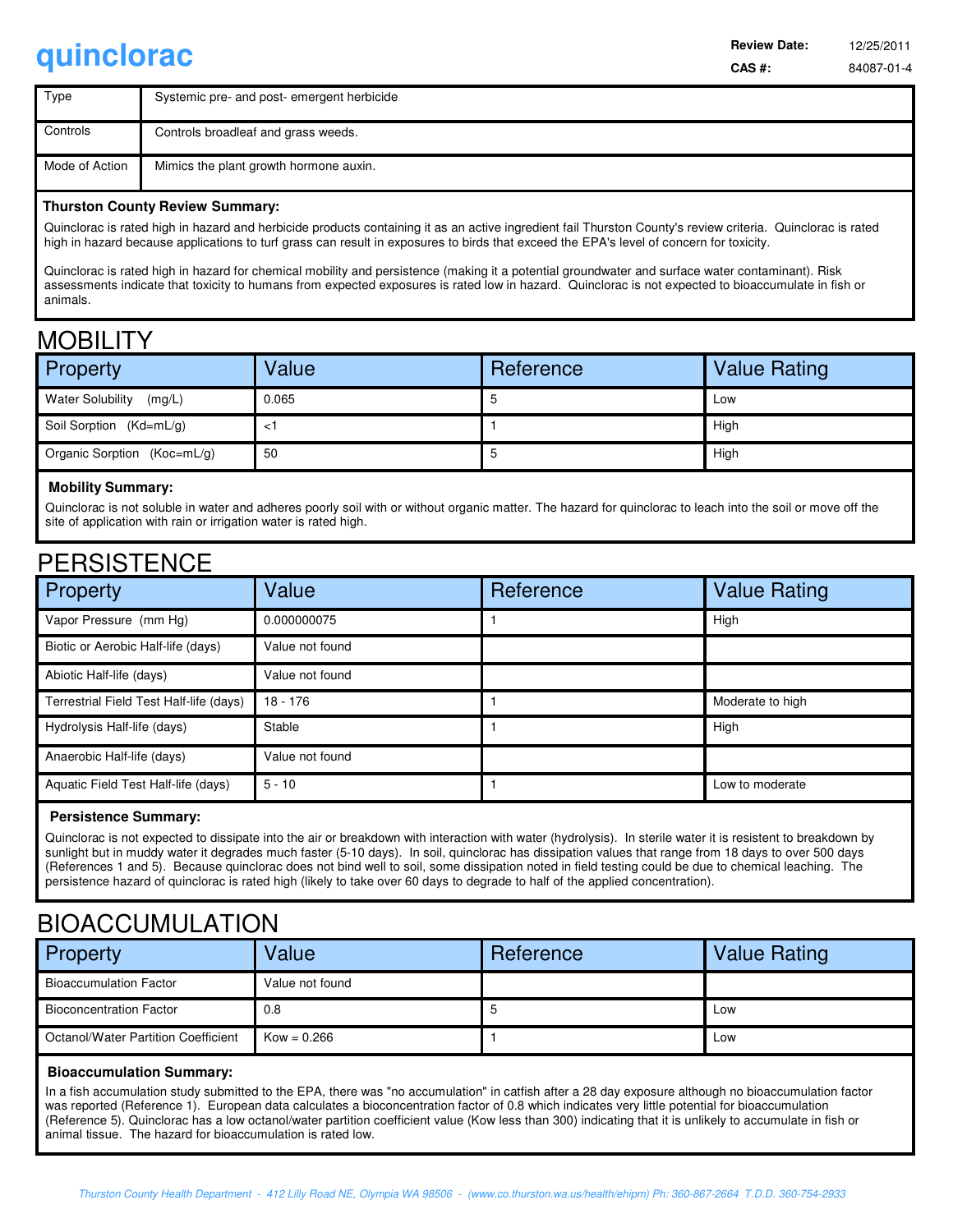# ACUTE WILDLIFE TOXICITY VALUES and Risk Assessment

| <b>Test Subject</b>        | Value           | Reference | <b>Value Rating</b> |
|----------------------------|-----------------|-----------|---------------------|
| Mammalian (LD50)           | 2,190 mg/kg-bw  |           | Low                 |
| Avian (LD50)               | >1,900 mg/kg-bw |           | Low                 |
| Honey bee or insect (LD50) | $>181$ ug/bee   |           | Low                 |
| Annelida -worms (LC50)     | Value not found |           |                     |
| Fish (LC50)                | 31.6 mg/L       |           | Moderate            |
| Crustacean (LC50)          | 29.8 mg/L       |           | Moderate            |
| Mollusk (LC50)             | >96.1 mg/L      |           | Low                 |
| Amphibian (LD50 or LC50)   | Value not found |           |                     |

### **Acute Toxicity Testing and Ecotoxicity Summary:**

Single-dose toxicity testing indicates that quinclorac is low in toxicity to birds, bees, and animals; but moderately toxic to fish and other aquatic organisms (Reference 1). Risk of toxicity from exposures to quinclorac following herbicide applications was evaluated by the EPA for non-target organisms and they found that the level of concern was exceeded for birds. The data that was used for the risk assessment assumed an application to turf (1.5 pounds of active ingredient/acre per season with 2 applications at 0.75 per application and a 14 day interval). Because the EPA did not provide the numerical evaluation of these potential exposures to birds, the margin of safety could not be evaluated. Without the ability to evaluate the margin of safety, the risk to birds is rated high in hazard (a lower rating could be used if the margin of safety indicates that potential exposures could only be incurred with specific applications). The EPA plans to re-evaluate this risk assessment to incorporate changes in product use during the next registration review for quinclorac (about 2015). Until there is a new risk assessment evaluated and published, the hazard for toxicity to birds, at product label rates, is rated high. Use of quinclorac is not expected to harm beneficial insects (Reference 1).

Risk assessments also indicate that level of concern for birds and small animals is exceeded from aquatic weed control applications at 3 pounds of active ingredient per season.

## ACUTE HUMAN TOXICITY - Risk Assessment

| <b>Subject and Scenario</b>                         | Route          | Dose of<br>Concern      | <b>Exposure</b>     | Margin<br>of Safety | Reference | Value<br>Rating |
|-----------------------------------------------------|----------------|-------------------------|---------------------|---------------------|-----------|-----------------|
| All populations                                     | Drinking water | $0.7 \text{ mg/kg/day}$ | $<$ 0.007 mg/kg/day | >100                |           | Low             |
| Child hand and object-to-mouth, +<br>soil ingestion | Ingestion      | $0.7$ mg/kg/day         | $0.014$ mg/kg/day   | 50                  |           | Low             |
| Other short-term exposures were not<br>evaluated    |                |                         |                     |                     |           |                 |
| Other short-term exposures were not<br>evaluated    |                |                         |                     |                     |           |                 |

#### **Acute Toxicity Risk Assessment Summary:**

A risk assessment was performed for post-application exposure to treated residential turf grass with an application rate of 0.0172 pounds of active ingredient per 1000 square feet. Potential exposures calculated for children's hand-to-mouth, object-to-mouth, and soil ingestion activities concluded that the potential exposure is less than 2% of the dose of concern and is rated low in hazard. Risk was also calculated for contaminated drinking water and was determined to be low in hazard as well. Exposures from contacting quinclorac were not evaluated because dermal (skin) toxicity testing did not produce any adverse effects.